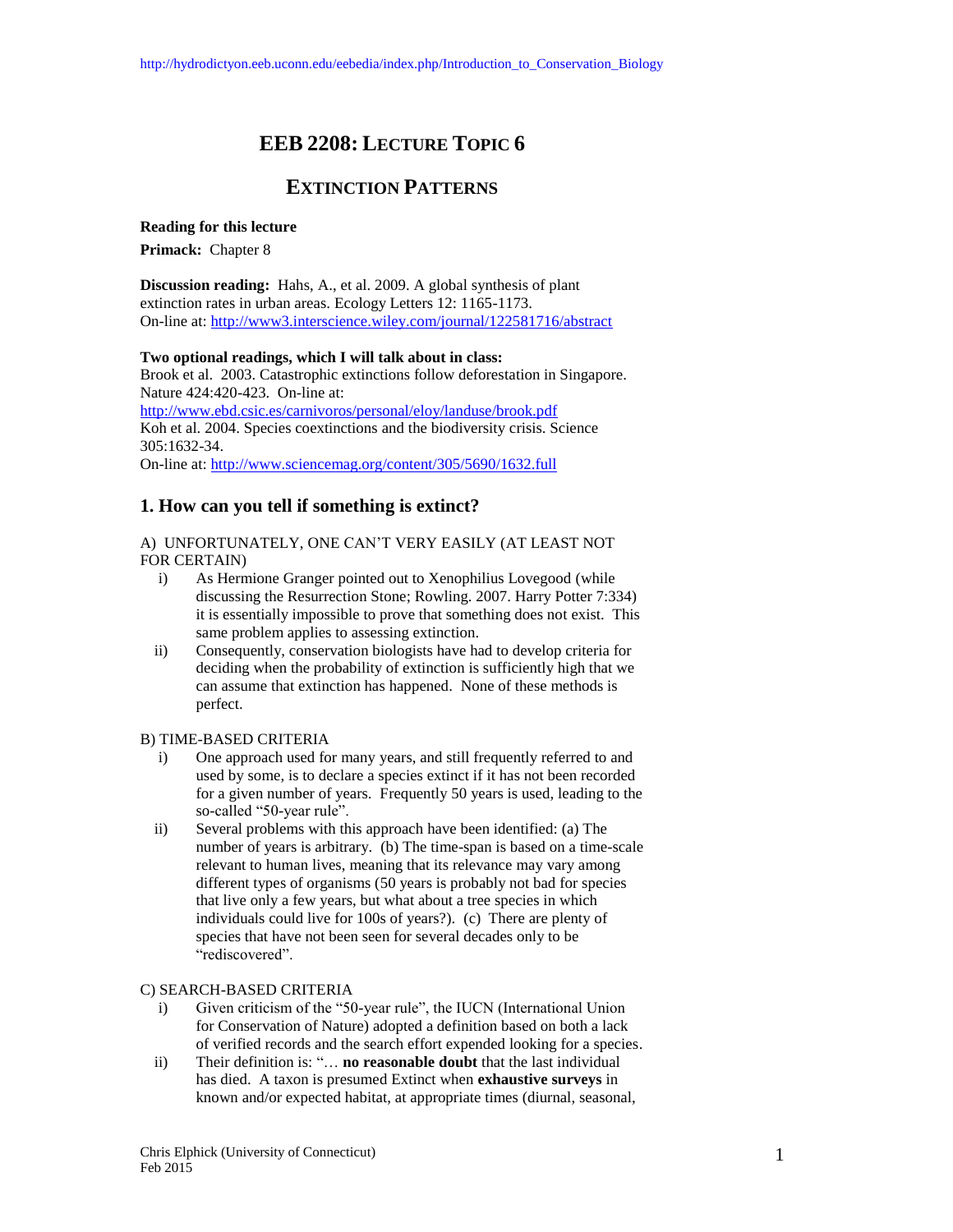annual), **throughout its historic range** have failed to record an individual" (bold is my emphasis).

iii) A problem with this definition is that its requirements are so restrictive that, for many species, it would be impossible to ever achieve this level of certainty. In other words, the burden of proof is so severe that it makes it very difficult ever to call something extinct. (Xenophilius would have approved.)

#### D) STATISTICAL CRITERIA

- i) Given that one can never be absolutely certain about an extinction (e.g., how can I prove there is no plesiosaur in Loch Ness?), and that there is always some chance of persistence (though vanishingly small in the case of Nessie), various methods have been developed to estimate just how probable it is that a species survives.
- ii) One group of methods looks at "gaps" in the record of sightings. Inconspicuous species, with long periods of no sightings between confirmed records, are quite likely to persist for a while after the "last" confirmed observation. On the other hand, if a species is seen almost every year for a long time and then is seen no more, it is quite likely to be extinct.
- iii) Using these methods, it is possible to take the pattern of sightings and "gaps" with no sightings and estimate (a) when a species went extinct, (b) how certain one can be about that date, and (c) the probability that the species is extant.

## **2. Extinction rates vary**

- A) IT IS NOT ALL DOOM AND GLOOM
	- i) In much of this set of notes, and the last one, I stress the many extinctions that are happening. But, it is important to know that it is possible for species to avoid extinction, and for local populations to recover (as long as a species is not globally extinct).
	- ii) Extinction does not happen immediately, but is a process that occurs over a variable (and often quite long) period of time. Many species persist even after habitat has been altered or reduced, and many continue to be found in remnant patches. In fact, it has been estimated that only about half of all the extinctions that one would eventually expect to happen will occur in the first 50 years after an area is impacted. This phenomenon of delayed extinction has been referred to as an "**extinction debt**" – although some extinctions are expected they will not occur until some time in the future.
- iii) In one sense this means that the situation may be worse than it seems because you will not see all the extinctions immediately. But, at the same time, this debt might help buy time to reverse certain changes and prevent anticipated extinctions before it is too late.
- iv) Consequently, declines can be reversed and extinctions avoided. At least in theory they can. More on this later in the course; for now back to the doom …..

B) SINGAPORE (Brook et al. 2003, see above)

- i) A fairly recent study examined the amount of extinction and patterns of extinction on the island of Singapore. In Singapore, more than 95% of the natural vegetation (mostly forest) has been destroyed in the last  $~180$  years.
- ii) The researchers estimated that up to 73% of all species in the groups of organisms they looked at have been extirpated from the island. Unlike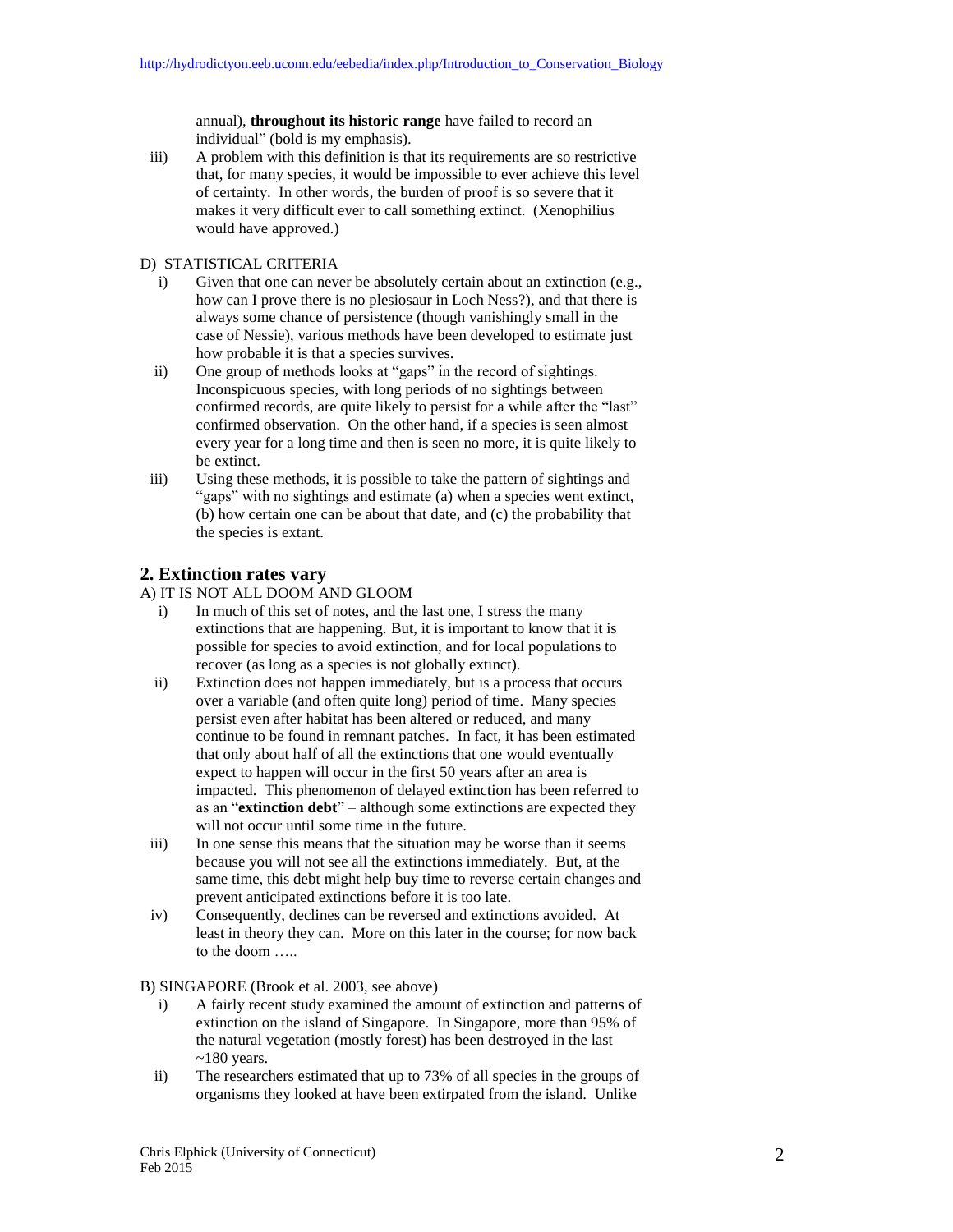the previous estimates of extinction rate I have given you, most of these extinctions have actually been documented. Those that have not are based on estimating which species were probably already extinct before they were ever recorded on the island (i.e., species that we know existed in nearby Malaysia, and that would have been capable of getting to Singapore). Thus, this is a much better estimate than those we have talked about previously.

- iii) Among the remaining species, many are functionally (and ecologically) extinct (the "living dead") because so few individuals remain that the species will probably disappear soon. For example, at the time the paper was written there were only about 15 banded leaf monkeys and 5 white-bellied woodpeckers left.
- iv) The study looked at 9 different groups of organisms. Likely extinction rates were high for all groups, but there was variation among groups both in the number of documented extinctions and in the likely total number of extinctions.
- v) Extinction rates also varied among habitats. For example, 33% of forest interior species have definitely gone extinct, while only about 7% of the species found in open habitat or along forest edges have disappeared. Among fish, more than half of the forest species are gone, while all of the open habitat species remain.
- vi) Body size was also important for birds, extinction rates were higher for large species than for small.
- vii) In addition to all the extinctions, the researchers found that 77% of the remaining species are threatened.
- viii) Although only about 0.25% (i.e.,  $1/400^{th}$ ) of the total land area is protected, they estimated that the loss of these reserves would cause the number of future extinctions to double.
- ix) Finally, they noted that the reserve system has no "redundancy." By this they mean that most species are protected in only one place. So, if that site goes, the species will disappear completely. For example, a quarter of all the remaining fish and decapod species occur in just one 5 ha reserve (this is an area smaller than the cemetery across the road from TLS).

# **3. What makes species vulnerable to extinction?**

## A) SMALL POPULATIONS

- i) Small populations are at higher risk than large populations.
- ii) This should be no surprise since they are "rare" in the classic sense of there not being very many of them.
- iii) When the population is small even random events are likely to have an effect – for example when there are 10 individuals it is more likely that all will fail to breed in the same year than when there are 10,000 individuals.
- iv) Another example is that when populations are small it becomes increasingly likely that the remaining individuals will simply fail to find each other.
- v) Also, genetic problems become more likely as population size decreases. This is because there is less genetic variation overall (simply because there are fewer individuals) and because each individual is more likely to have to mate with a close relative (thus causing inbreeding). More on this topic later in the course.

## B) SMALL GEOGRAPHIC RANGE

i) Species with a narrow geographic range are at higher risk than those found over a broad area – this is another form of rarity. Globally they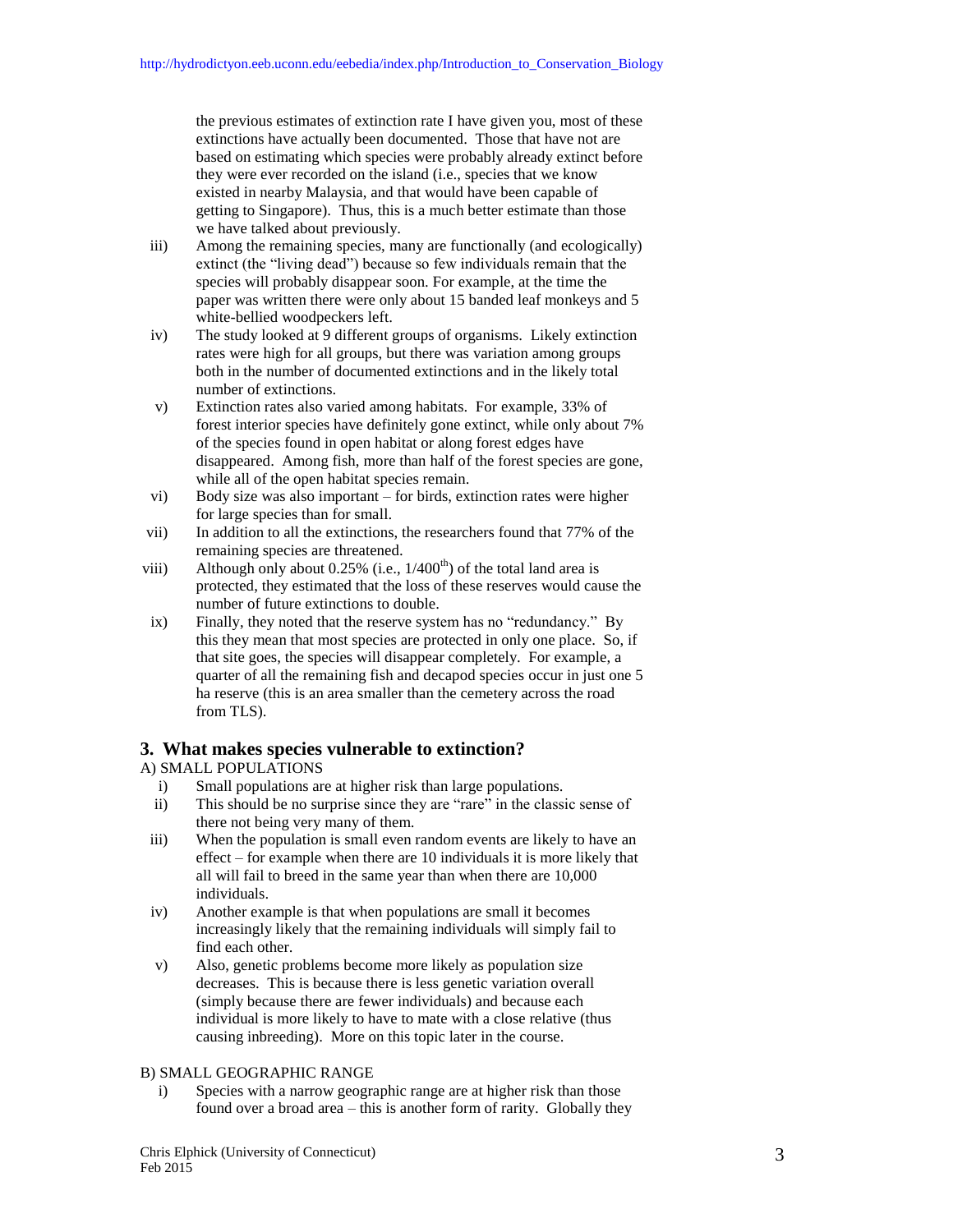are rare because you cannot find them in many places, but where they do occur they might be quite numerous.

- ii) These species are especially vulnerable to catastrophic events that occur in a single place – e.g., things like an oil or chemical spill, or a disease outbreak – because the whole population would be affected.
- iii) Also, these species typically have nowhere to go if their habitat changes.
- iv) Often narrow range species are referred to as "endemics". Strictly speaking this is not an appropriate use of the word (in fact, all species – not just those with narrow ranges – are endemic to somewhere; see Primack for more detail), but you should be aware that in conservation settings people use the term in this way.

#### C) POPULATION SIZE FLUCTUATES A LOT

- i) Populations that fluctuate in size a lot are generally at greater risk than similarly-sized populations that are more stable. This is simply because wild fluctuations mean that the population is likely to get close to zero more often.
- ii) This problem is especially great for species that already have low numbers.

## D) HABITAT SPECIALISTS

- i) Species that use some specialized habitat or other resource are generally more vulnerable than generalist species, simply because they have fewer options if the resource disappears.
- ii) This is especially so if they specialize on a rare or limited resource.

#### E) SPECIES IN SYMBIOTIC RELATIONSHIPS

- i) Symbiotic species (those that rely on some other species to survive) are highly vulnerable, because the loss of the species they have a symbiotic relationship with will mean certain extinction. If you like, these species can be thought of as extreme specialists.
- ii) Scenarios of this type are sometimes referred to as "**chains of extinction**," because one extinction inevitably leads to others.
- iii) For example, many parasites specialize on a single host species; some plants are pollinated only by a single species of insect; etc., etc.
- iv) One recent estimate (see Koh et al. reference, above) suggests that about 500 extinctions in well-known groups of organisms have probably led to about 200 "co-extinctions" of entirely dependent species. This same study looked at about 9500 species listed as endangered and estimated that there are at least another 6300 dependent species that will also go extinct if all the endangered species are lost.

#### F) LARGE SPECIES

- i) Large species tend to be vulnerable because they require large areas to support populations that have a good chance of persisting; this in turn is often because individuals require large home ranges.
- ii) This pattern is probably more true for animals than for plants, although large plants may still need more space (and nutrients, etc.) than smaller ones.
- iii) Large species are also typically more vulnerable to exploitation (i.e., people tend to hunt mammals and birds, but not insects or zooplankton) and large trees are often more likely to be cut down than smaller ones.

## G) SPECIES WITH LOW REPRODUCTIVE RATES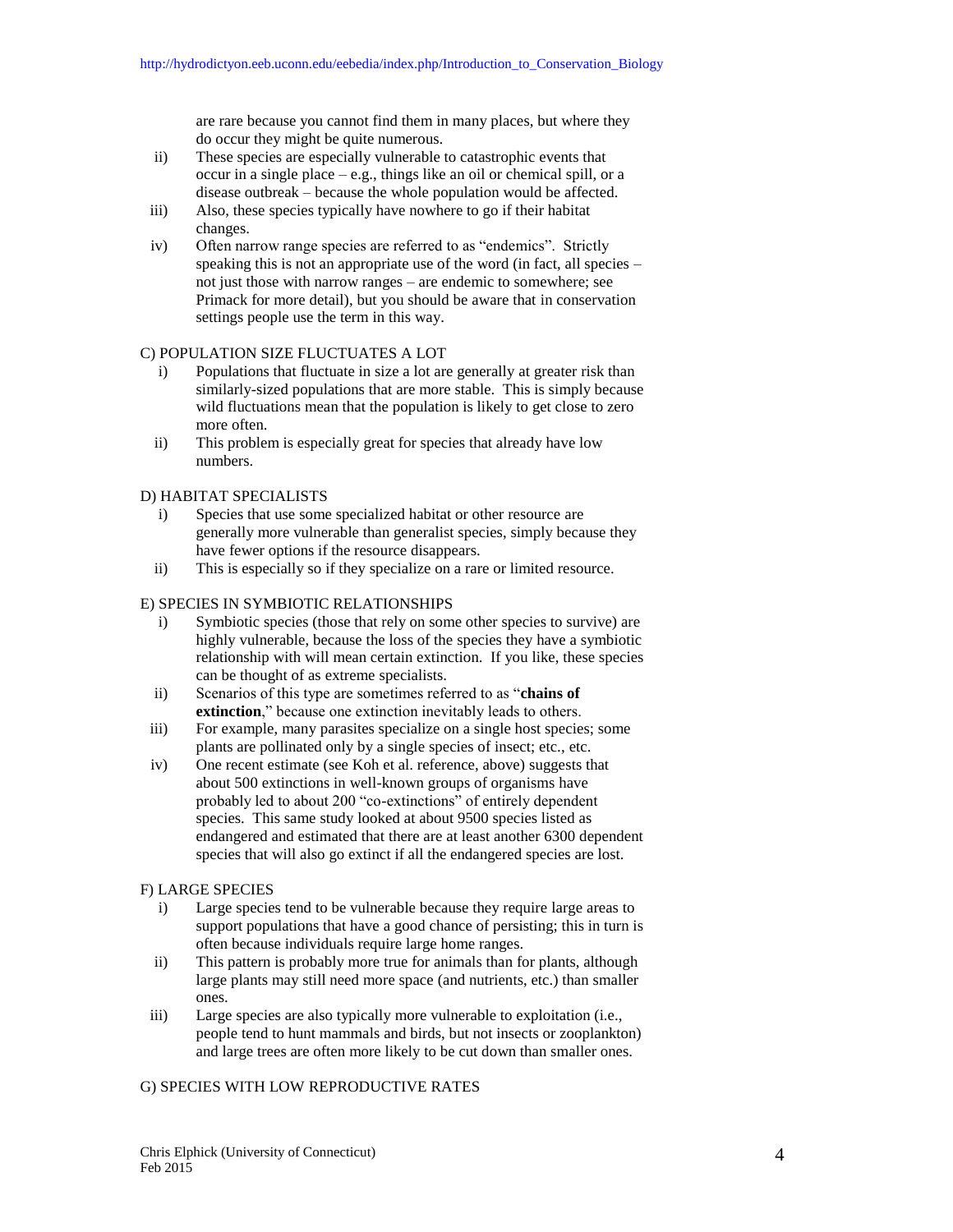- i) Species with low reproductive rates tend to be at risk because it takes them a long time to recover from population declines.
- ii) Low reproductive rates can arise because few young are produced at each breeding attempt, individuals take several years to reach reproductive maturity, or because individuals breed infrequently.
- iii) For example, albatrosses do not breed until they are 5-12 years old, lay only one egg at a time, and do not breed every year.
- iv) A low reproductive rate in and of itself need not be a problem, as long as an organism lives for a long enough time to still produce a number of offspring. E.g., albatrosses can live several decades. But if survival rates drop – as has happened to albatrosses as a result of modern fishing practices – then their low reproductive rate creates a problem.

#### H) SPECIES WITH COMPLEX LIFE-HISTORIES

- i) A complex life-history can increase the risk of extinction because it often means that there are more things (or more places) that a species relies upon.
- ii) Example: Species that use multiple habitats run a greater risk, because it only takes something bad happening in one of those habitats for the species to be at risk.
- iii) Example: Species that migrate long distances are also vulnerable, because they need suitable habitat in lots of places. Imagine trying to protect a bird that needs breeding habitat in Arctic Canada, wintering habitat in southern South America, and migratory stop-over habitat at various sites in between. Compare that to a small plant that never goes anywhere.

## I) SPECIES THAT ARE POOR DISPERSERS

- i) Organisms that cannot move around easily are often more vulnerable than those that have greater dispersal abilities. This is simply because the ability to move can help an organism to get away from threats or to colonize additional habitat patches.
- ii) Example: There are many species of tree snails on islands in the Pacific that are restricted to very small areas (partly because they live on islands, partly because snails don't get around a lot). Many of these species are at great risk of extinction.

#### J) SPECIES THAT LIVE ON ISLANDS

- i) Species that live on islands generally are much more vulnerable than those on the mainland. This pattern arises, partly, because island species have many of the traits I have discussed above (e.g., small populations, narrow range, limited dispersal ability, etc.).
- ii) In addition, islands tend to have high speciation rates and have a lot more species that meet these criteria than would an equivalent area of the mainland.
- iii) Finally, island communities tend to be "impoverished" compared to mainland communities – fewer predators, fewer parasites, and perhaps fewer competitors. Thus, island species often have not evolved the ability to deal with potential threats in the way that mainland species have. So, dodos were naïve to the threat of predators and reportedly let early sailors club and eat them out of existence. More generally, there is a greater chance that when new species are introduced to an island (usually by humans) the newcomers will have a large impact on the natives.